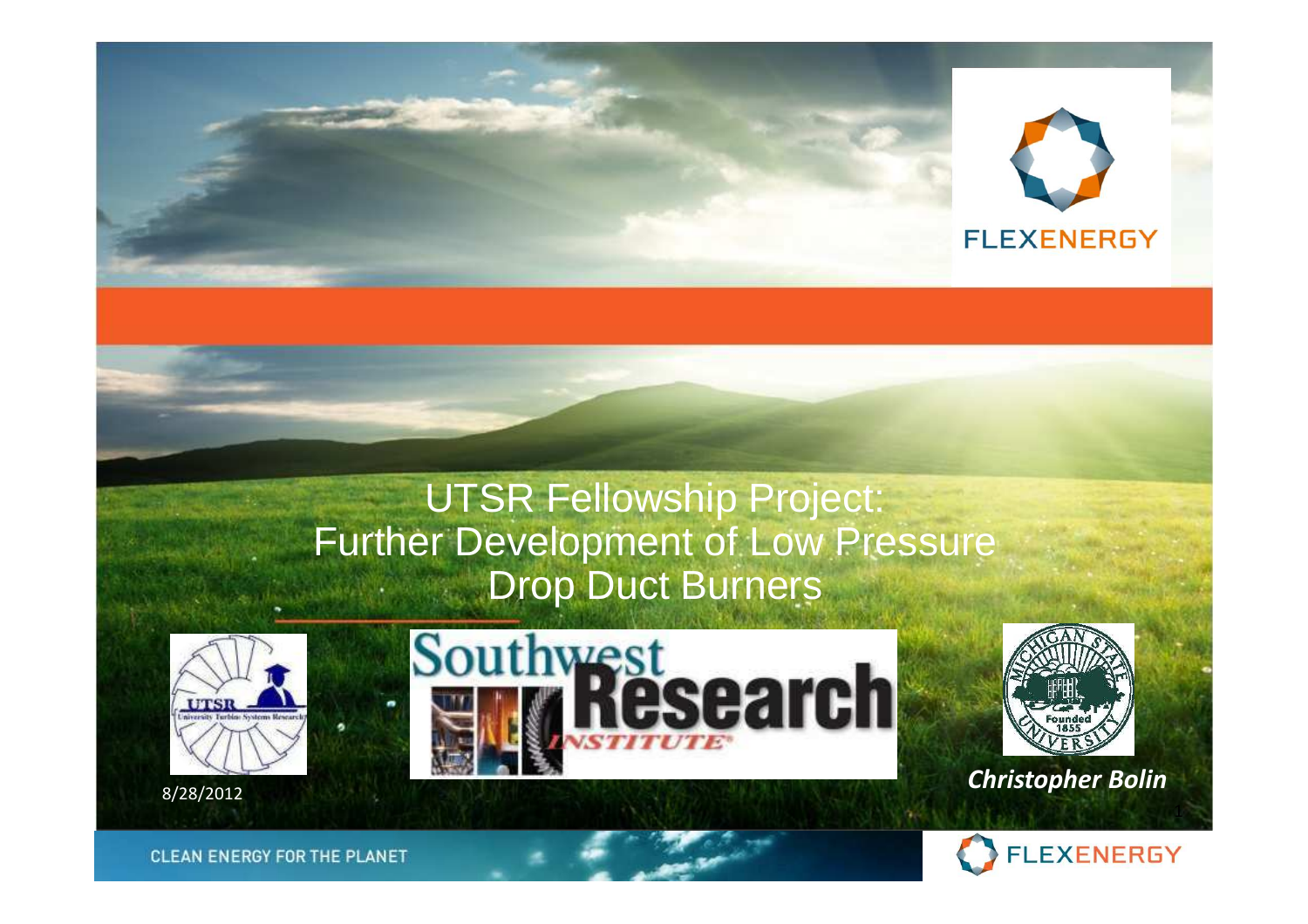#### Purpose

- •Improve startup and operation of FP250 system
- Develop duct burners for new fuels and lower emissions $\bullet$
- Performance testing of FlexEnergy Inc's next generation of microturbine (Proprietary, not presented)



8/28/2012



**CLEAN ENERGY FOR THE PLANET**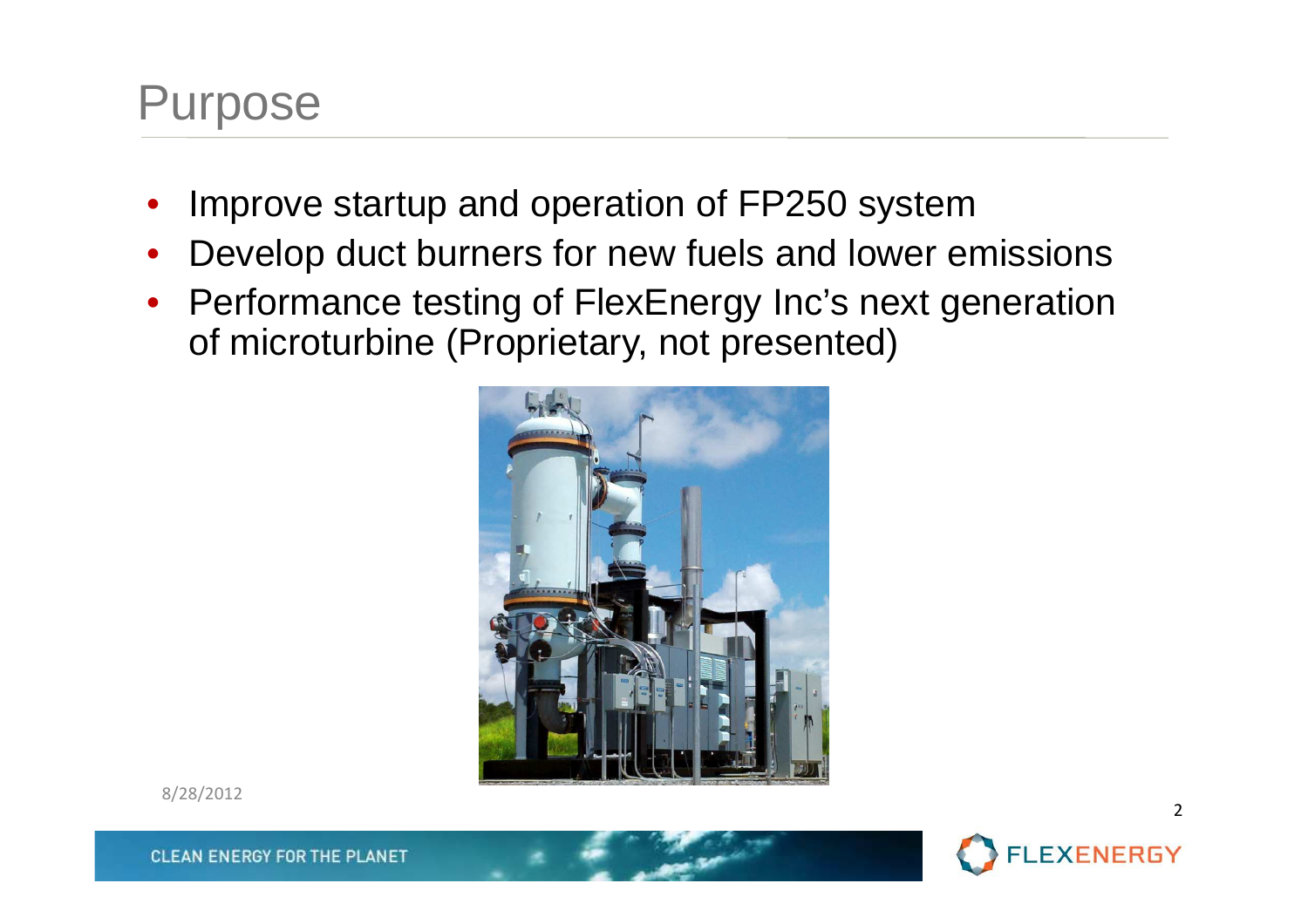### Current Duct Burners

- Provide hot gas to FP250 during startup
- $\bullet$ Low pressure drop gutter-design
- Propane fueled
- Diffusion flame for stability, ignition, turndown



8/28/2012



3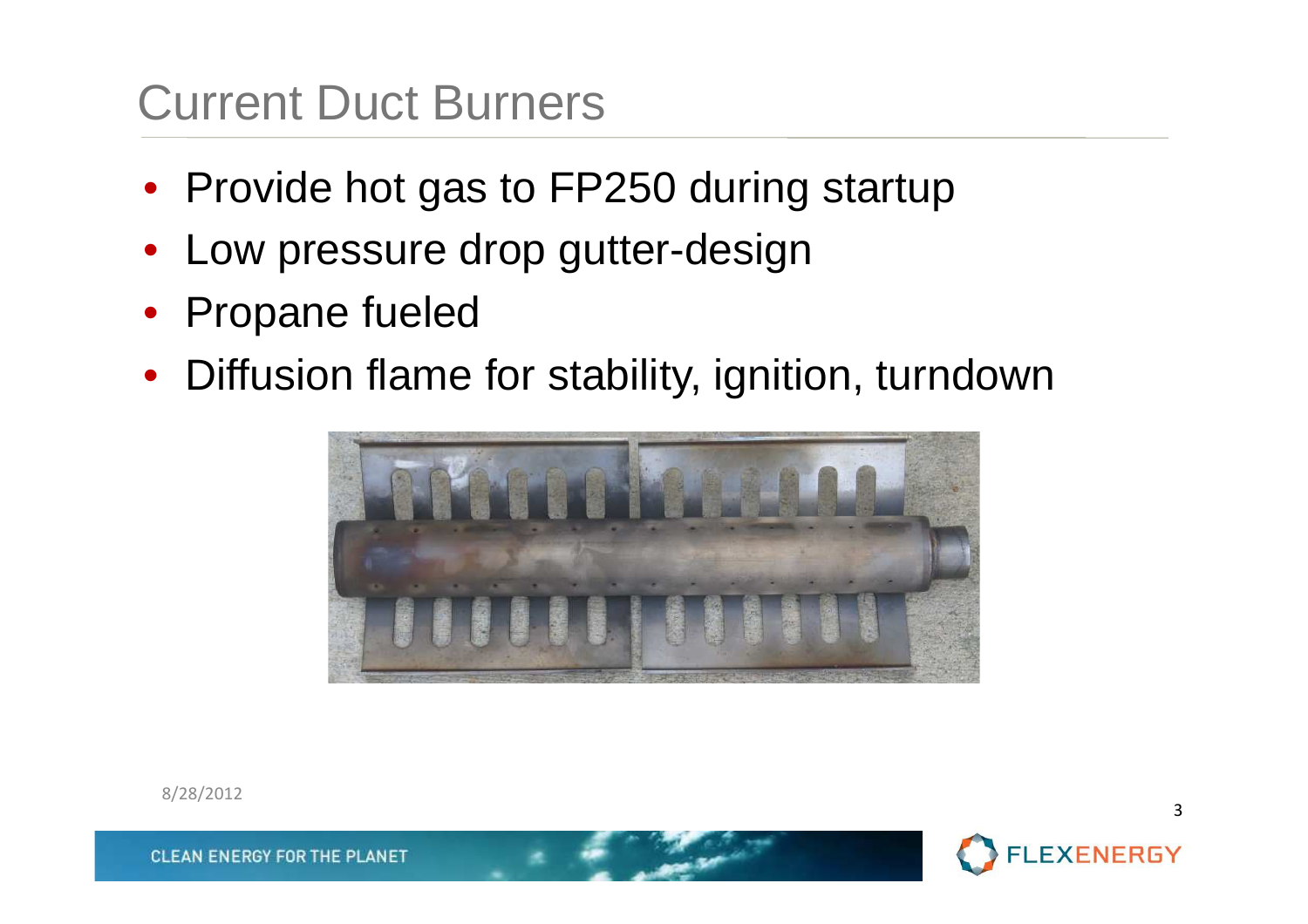#### Natural Gas Duct Burners

- Investigate
	- –Geometry changes
	- –Fuel metering hole size
	- Fuel feed pressure
- Maintain current temperature rise, turndown



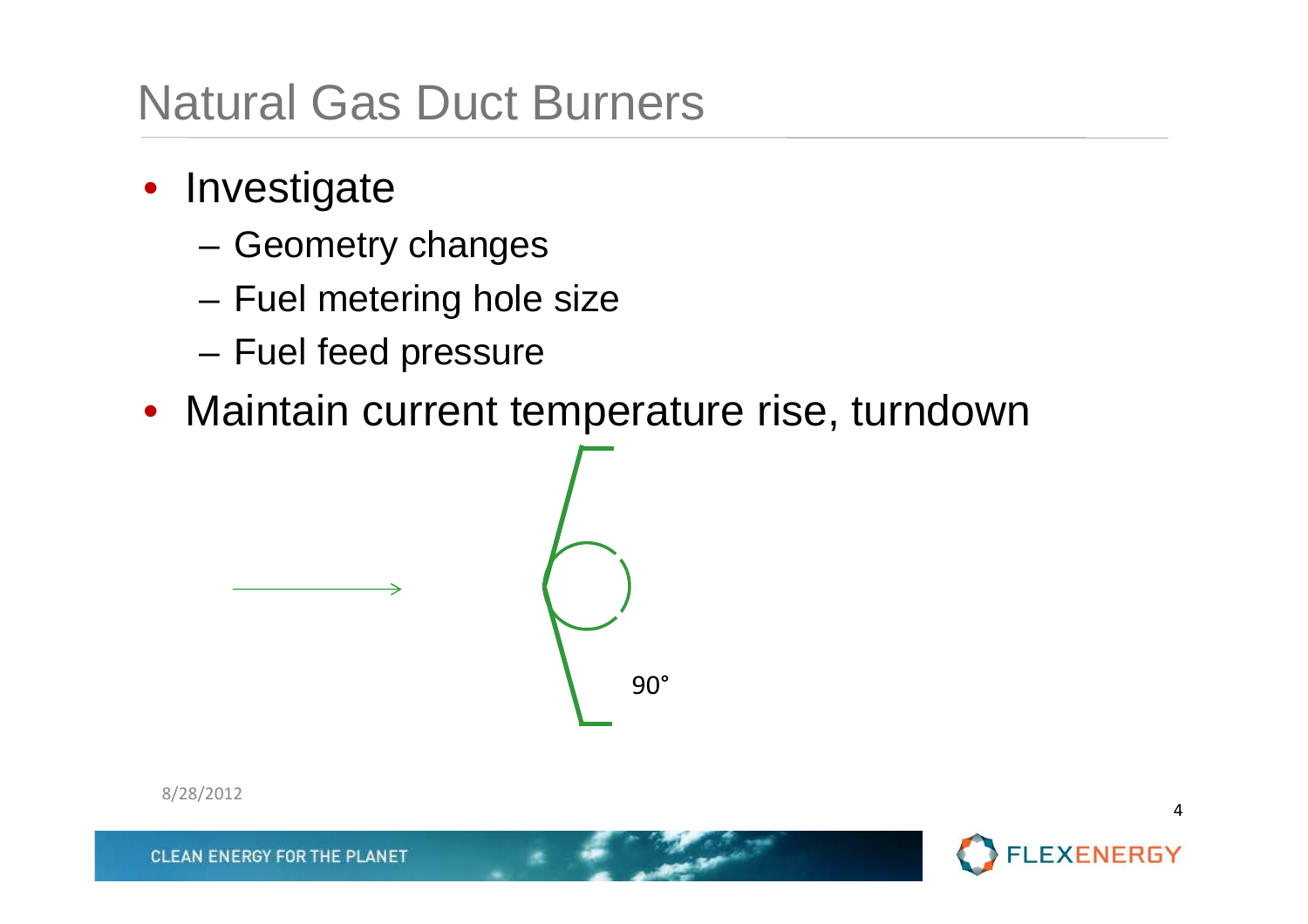## Natural Gas Duct Burners

- • One-Dimensional Model
	- –Compressible flow relations across orifice
	- –Match energy input
	- –Allow fuel pressure or hole size to float
- CFD (ANSYS FLUENT)
	- –3-D steady-state, two operating points
	- –Realizable k-ε, standard wall function
	- –Non-premixed flamelet model, 26 species
- Fuels
	- –Propane (baseline)
	- –Mixture of methane, propane, ethane typical of natural gas
	- –Methane

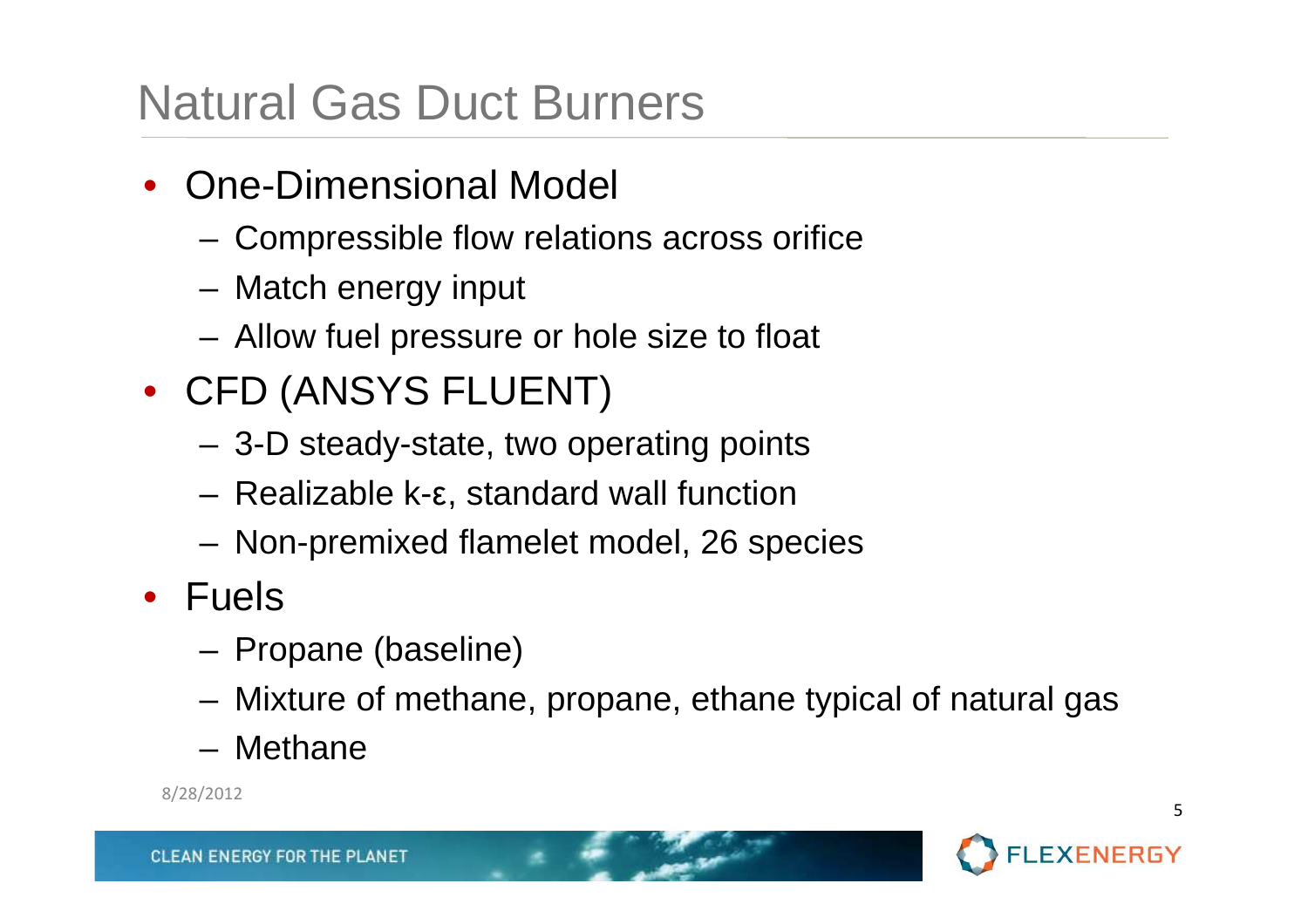# Example 1D - Results

| <b>Fuel</b>        | <b>Fuel P</b> | <b>Meter Hole</b><br>Diameter | # holes | <b>Fuel Flow</b> | <b>Energy Rate</b> | <b>Choke Flow</b> |
|--------------------|---------------|-------------------------------|---------|------------------|--------------------|-------------------|
| <b>C3H8</b>        | 1.00          | 1.00                          | 1.00    | 1.00             | 1.00               | 1.00              |
| <b>Natural Gas</b> | 1.00          | 1.06                          | 1.00    | 0.70             | 1.00               | 0.74              |
| <b>Methane</b>     | 1.00          | 1.04                          | 1.00    | 0.66             | 1.00               | 0.71              |

| <b>Fuel</b>        | <b>Fuel P</b> | <b>Meter Hole</b><br><b>Diameter</b> | # holes | <b>Fuel Flow</b> | <b>Energy Rate</b> | <b>Choke Flow</b> |
|--------------------|---------------|--------------------------------------|---------|------------------|--------------------|-------------------|
| Propane            | 1.00          | 1.00                                 | 1.00    | 1.00             | 1.00               | 1.00              |
| <b>Natural Gas</b> | 1.08          | 1.00                                 | 1.00    | 0.70             | 1.00               | 0.68              |
| <b>Methane</b>     | 1.06          | 1.00                                 | 1.00    | 0.66             | 1.00               | 0.67              |

- Natural Gas/Methane
	- **Links of the Company** Require higher feed pressure or larger hole size
	- **Links of the Company** Lower mass flow
	- Lower mayımı ır Lower maximum flow rate



6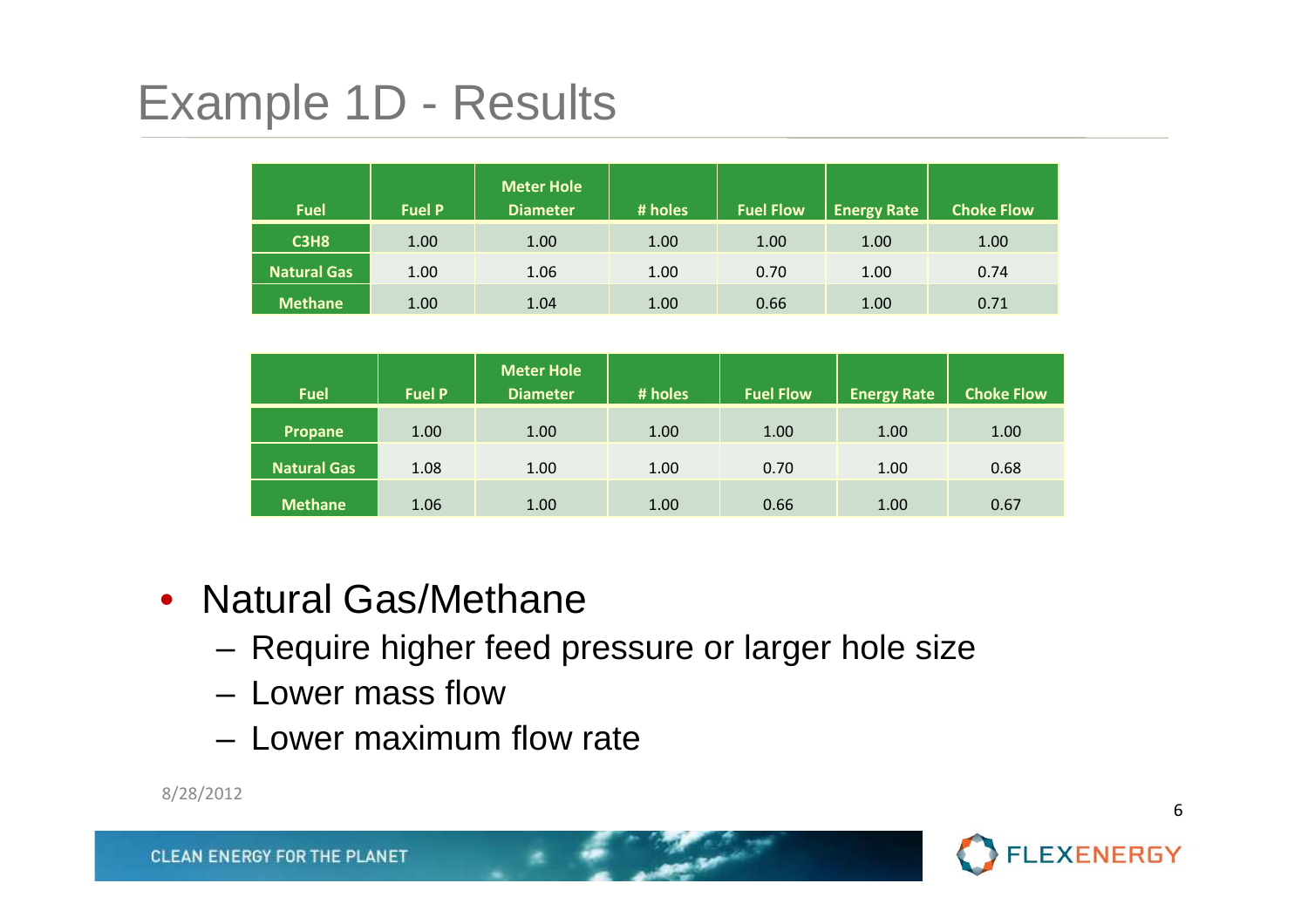#### Example CFD Results-Current Hole Size





#### Methane







**CLEAN ENERGY FOR THE PLANET** 

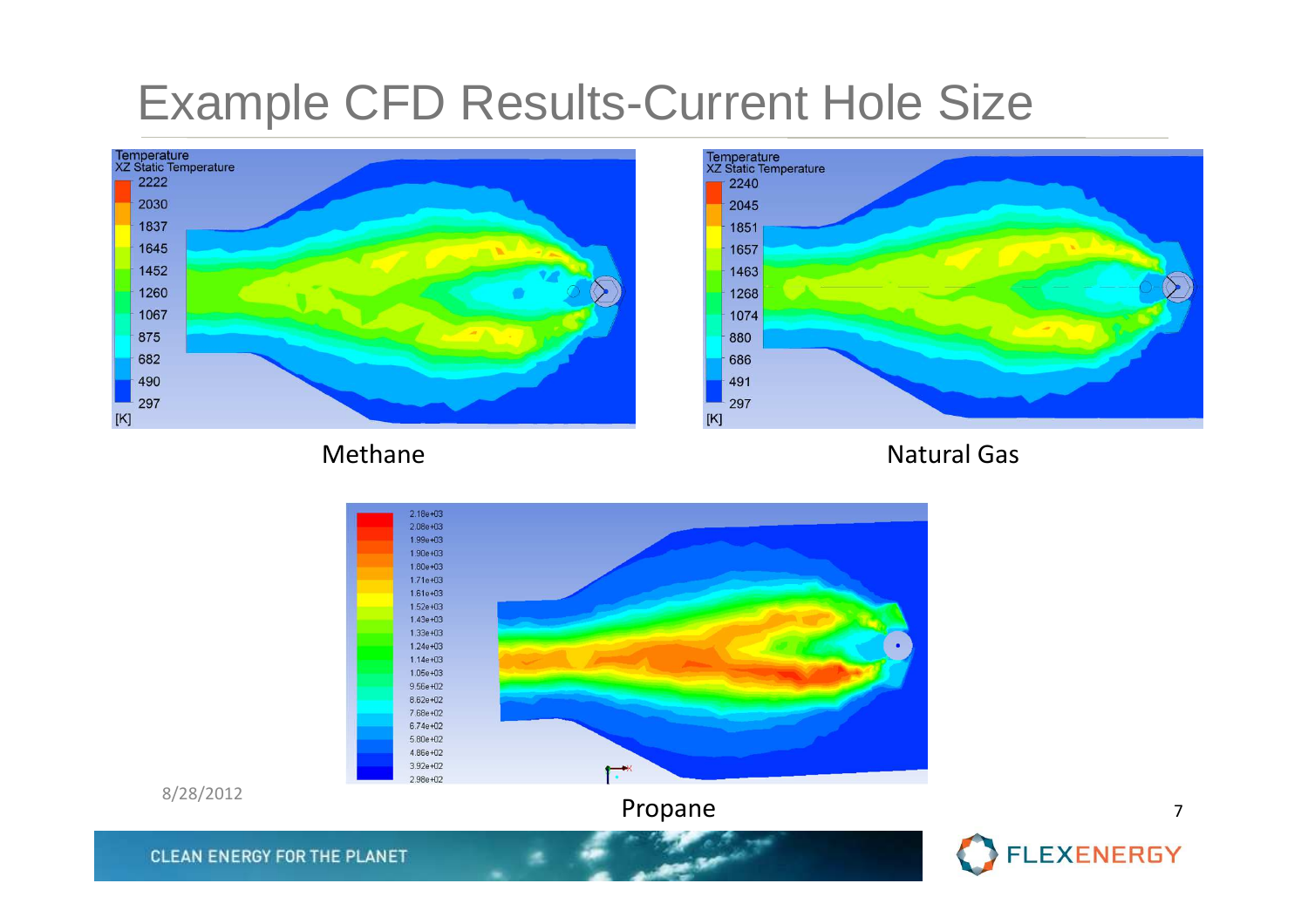# CFD Results – New fuels relative to Propane

|                      | <b>Natural Gas</b> | <b>Methane</b> |  |
|----------------------|--------------------|----------------|--|
| <b>Fuel Pressure</b> | 1.49               | 1.51           |  |
| <b>Inlet Temp</b>    | 1.00               | 1.00           |  |
| <b>Outlet Temp</b>   | 1.00               | 1.00           |  |
| $\Delta T$           | 1.00               | 1.00           |  |
| Duct AP              | 1.03               | 1.03           |  |

- Pressure trend confirmed
- Slight increase in duct pressure drop  $\bullet$
- Propane shows hot core, little spread  $\bullet$
- Natural Gas/Methane show cooler core, greater spread $\bullet$

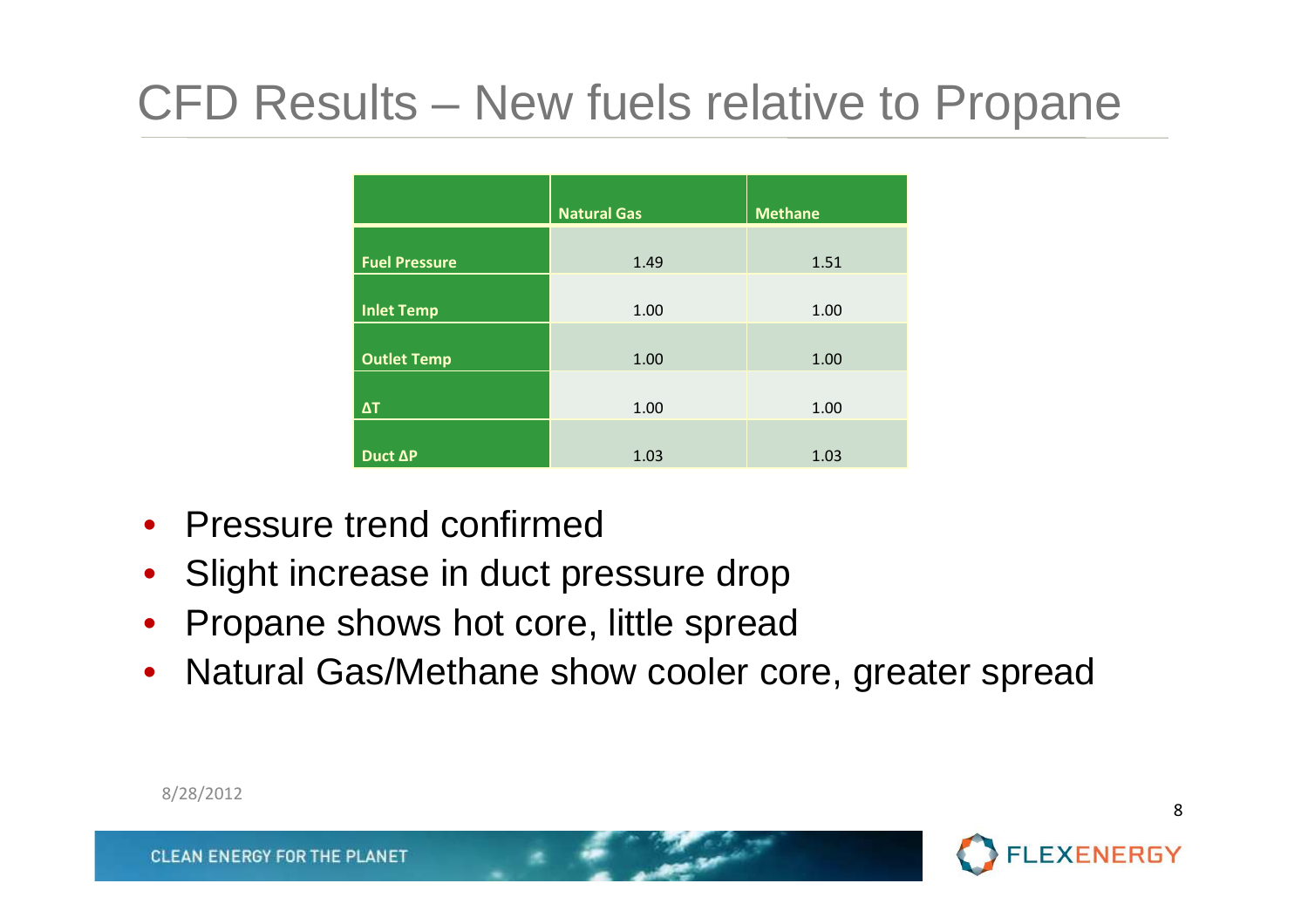# Natural Gas Duct Burners - Conclusions

- Maintain fuel feed pressure
	- **Links of the Common** Increase hole size: ~5%
	- KAAN CUITTANT TAAN NTAG Keep current feed pressure
- Change fuel feed pressure
	- **Links of the Common** Increase feed pressure
	- **Links of the Common** Keep current hole size

8/28/2012

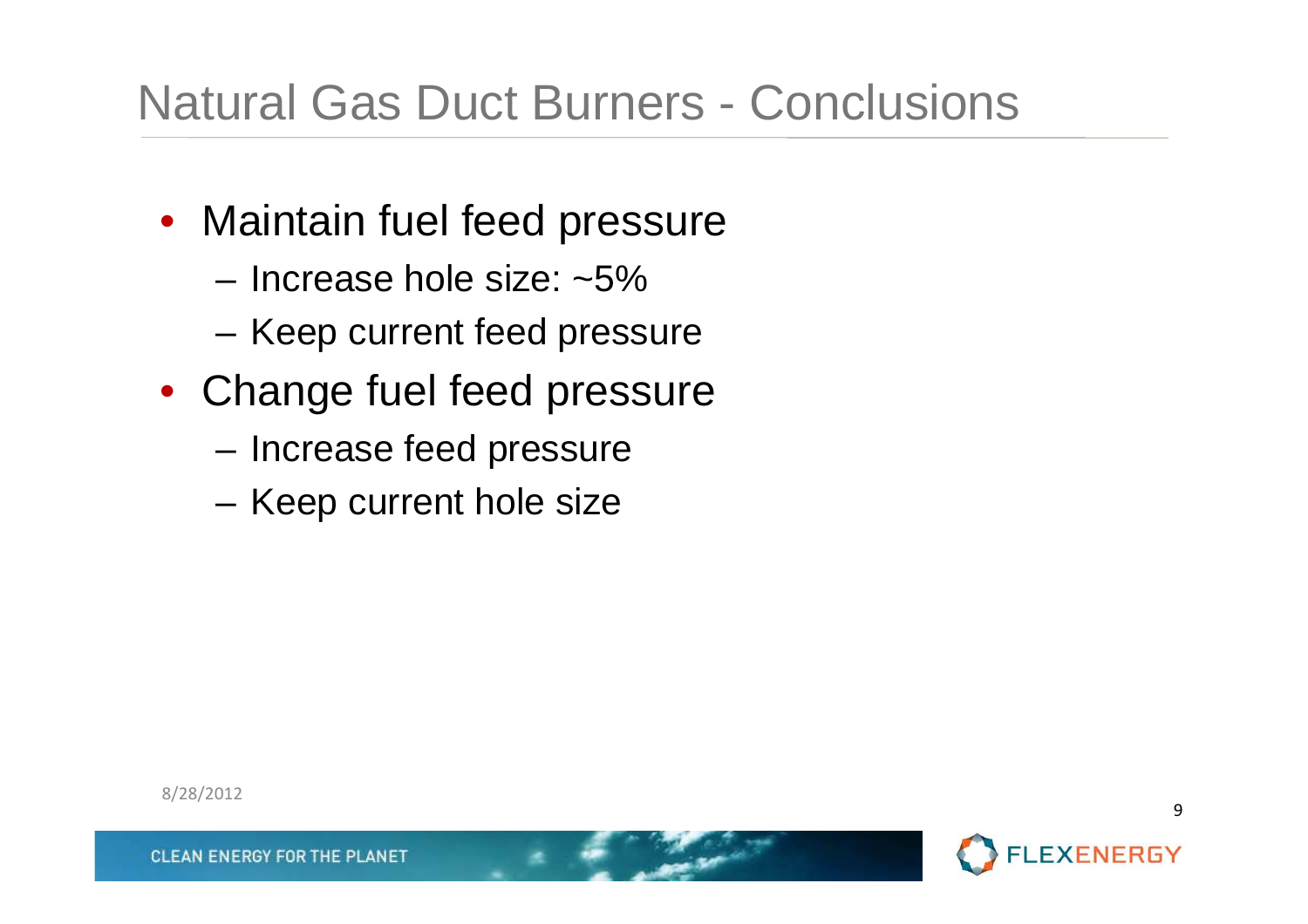### Low Emissions Duct Burners

- $\bullet$  Improve startup emissions of FP250
	- –Reduce NOx
	- –Maintain turndown, pressure drop of current burners
- Two dry-low-NOx concepts
	- –Rich, Quick-mix, Lean
	- –Piloted, Lean-Premix

8/28/2012



10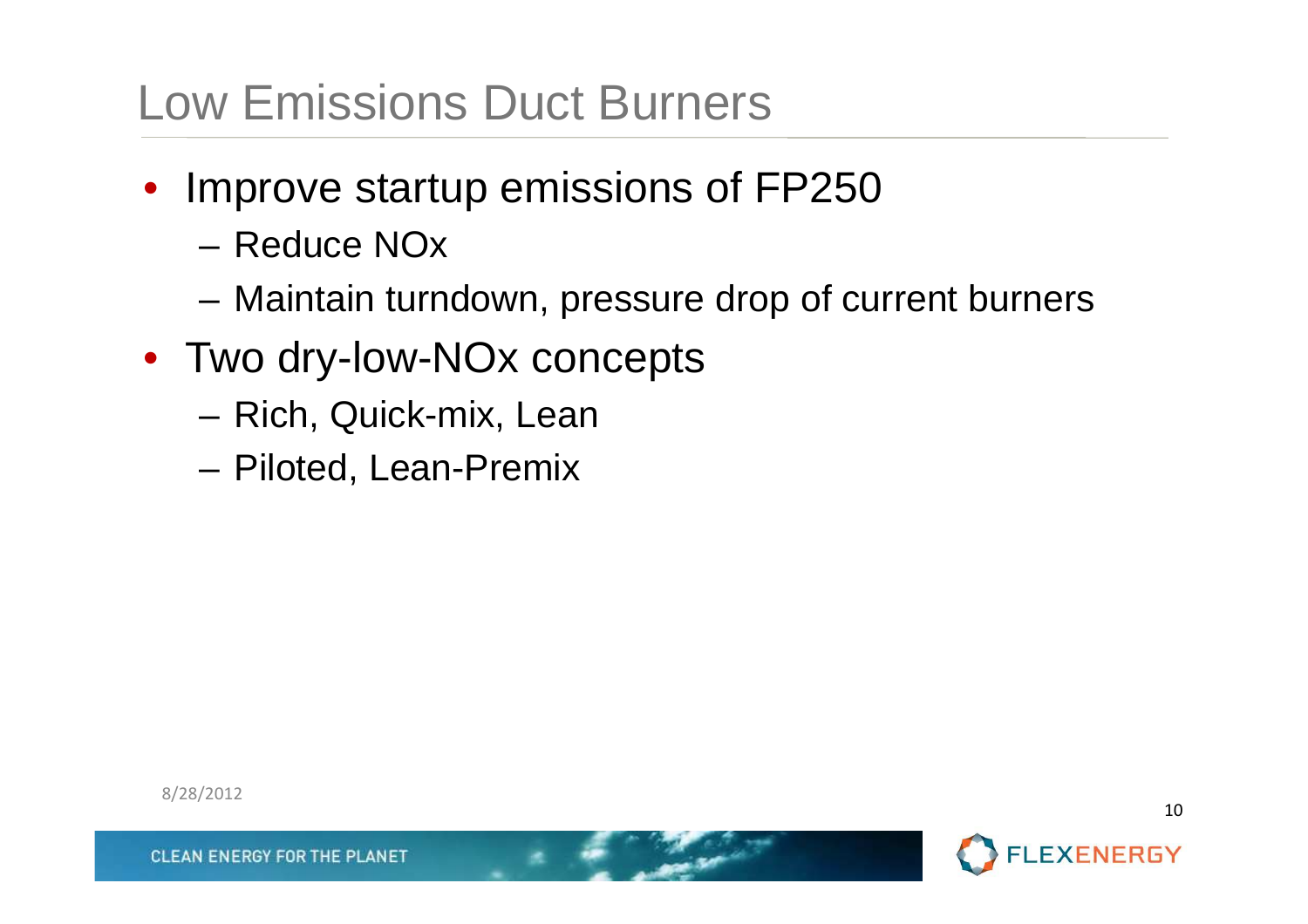# RQL Low Emissions Duct Burner



- $\bullet$  Rich Zone for stability, min temp rise
- Quick mix zone to transition to •fuel lean
- Lean Zone to burn out UHC •and CO
	- 8/28/2012
- •Complex geometry
- • Requires support elements for liner segments

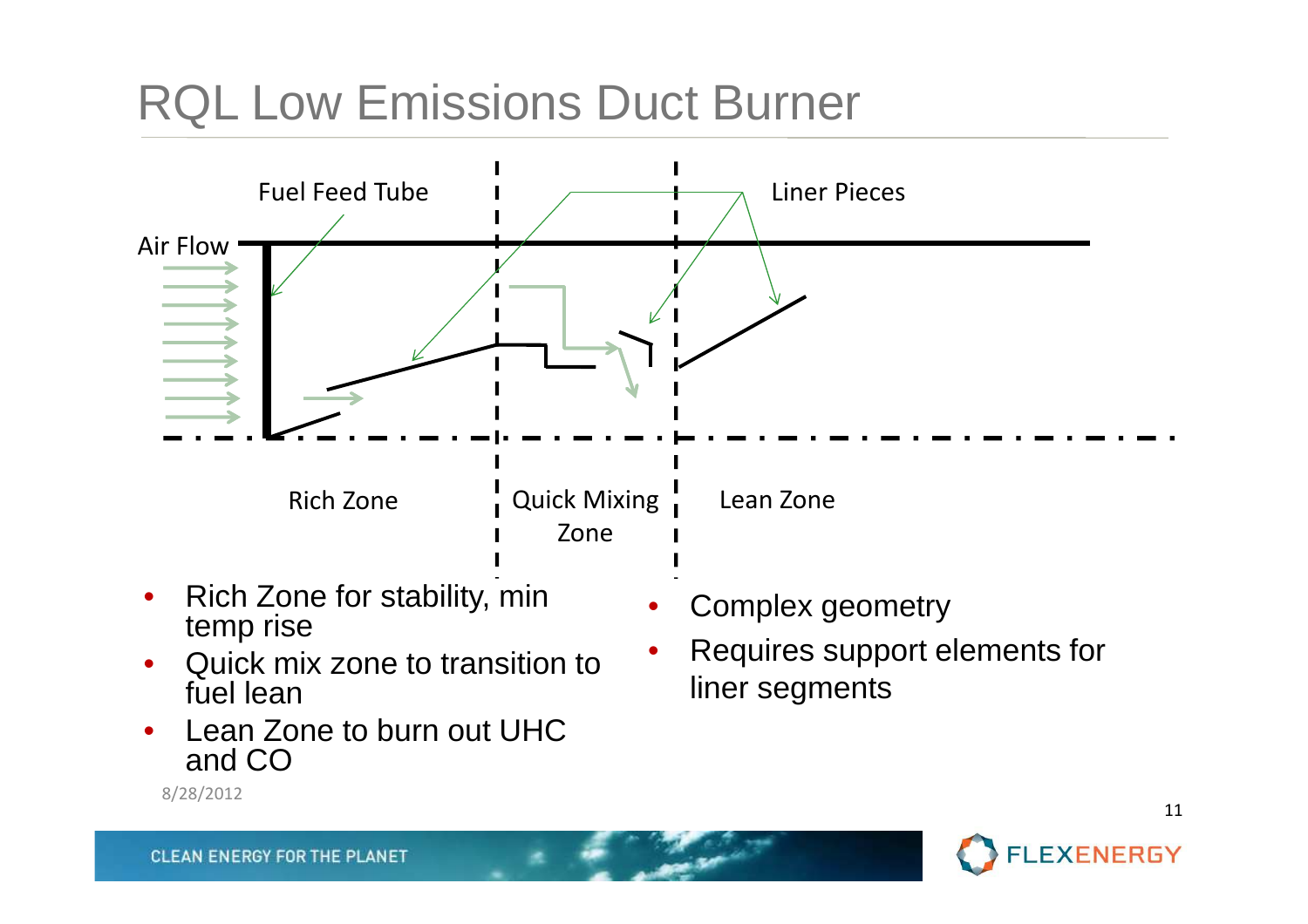# Lean-Premixed Low Emissions Duct Burner



- • Diffusion pilot for min temp rise, ignition
- Primary jets inject upstream to •promote mixing
- <sub>8/2</sub>zone behind gutter Lean premixed flame anchors in •
- •Reuse proven geometry
- • Hole position relative to slots used to control mixing/jet penetration

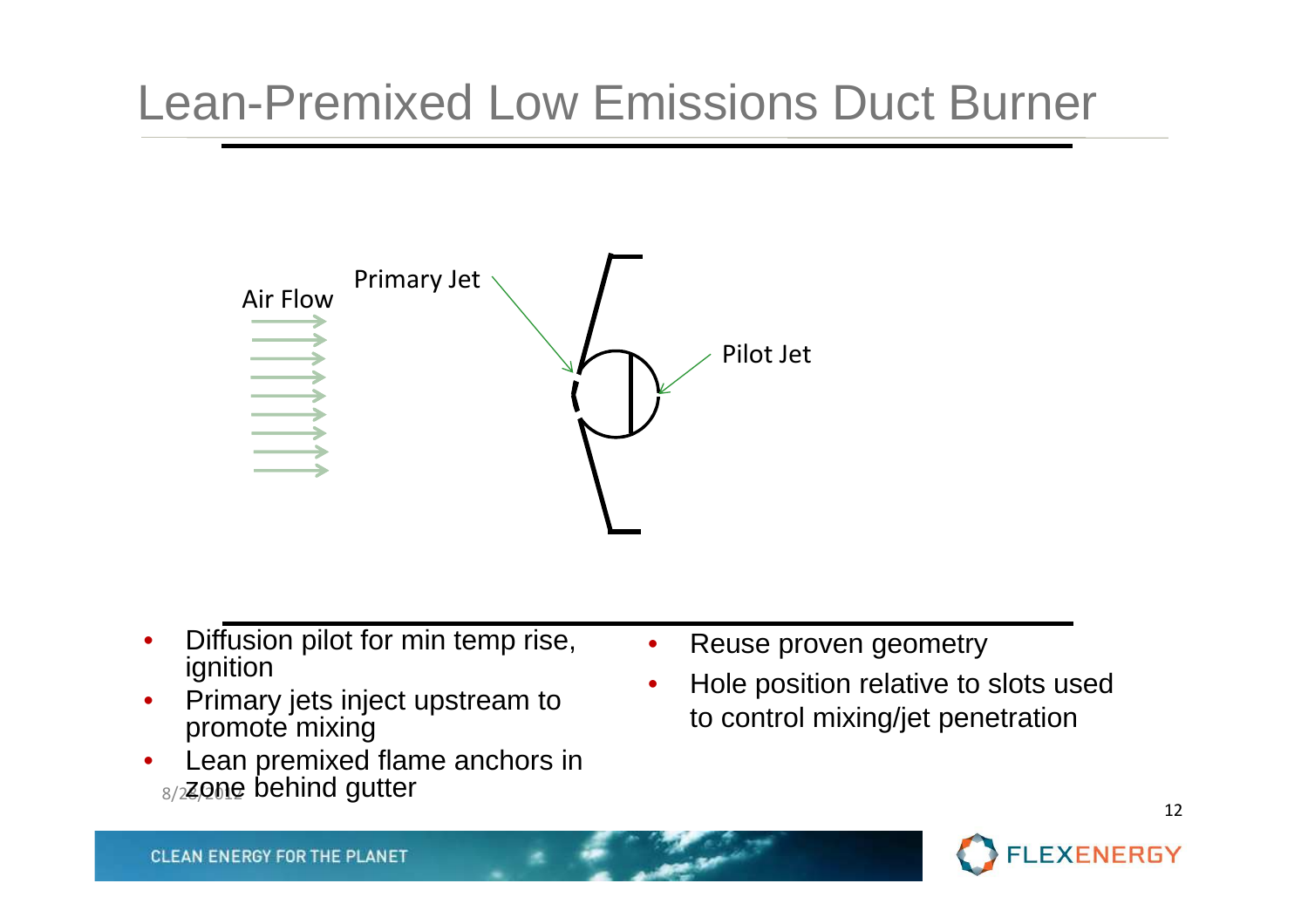### **Conclusions**

- Two studies were carried out
	- –Determine fuel flexibility of current duct burners
	- –Propose redesigns for lower emissions
- Duct burners for natural gas
	- –Keep current geometry, increase feed pressure
	- –Increase hole size, maintain feed pressure
- Low emissions duct burners
	- –Use lean-premixed approach with current gutter
	- – Use diffusion pilot for minimum temperature rise/stability



8/28/2012